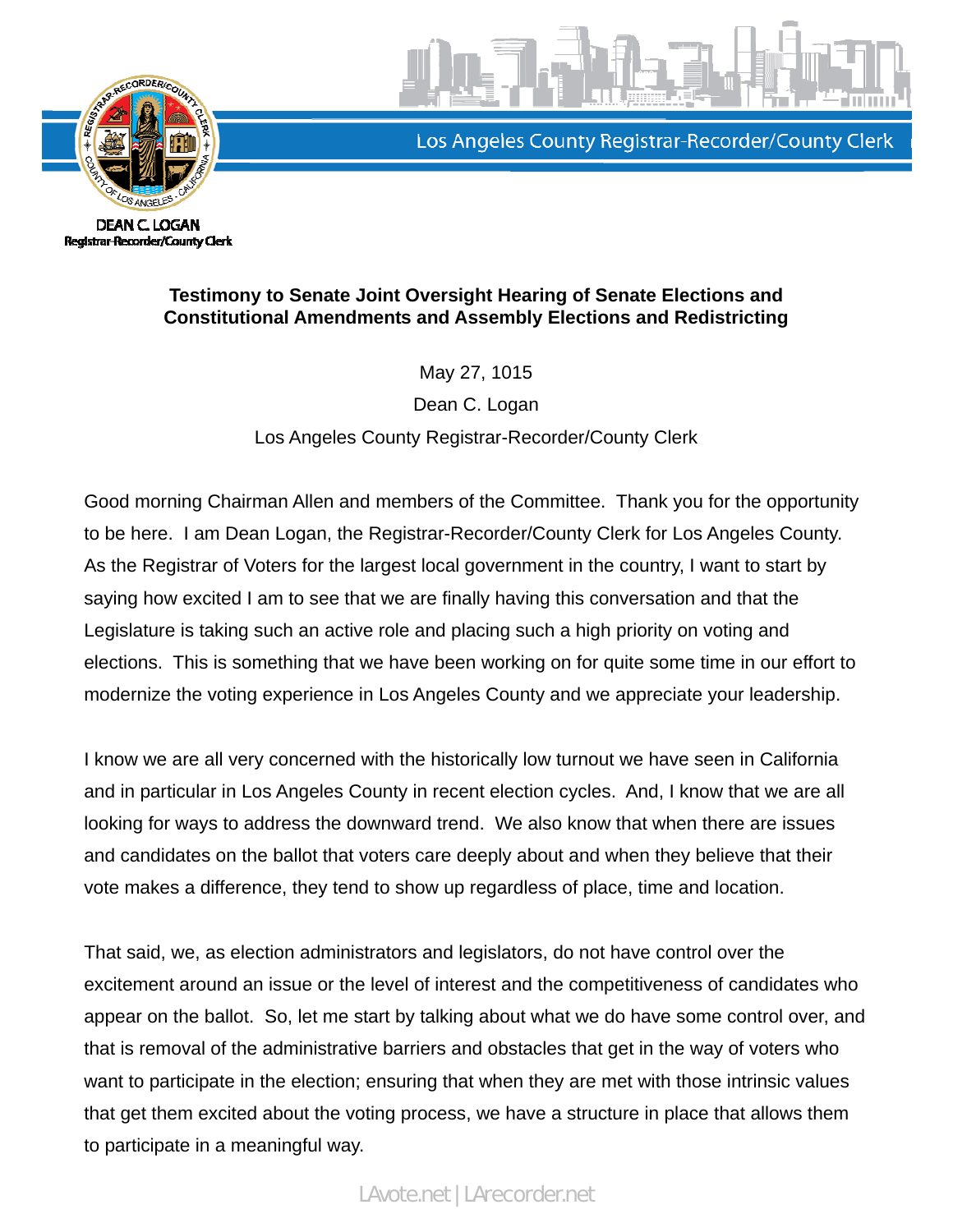Dean C. Logan Testimony May 27, 2015 Page 2

In an effort to upgrade our voting system in Los Angeles County, we have been looking at not just the equipment but the overall experience of voting. We are designing first for an experience that is relevant, familiar, flexible, and adaptable to voter behavior as opposed to simply adaptable to the current regulatory framework or the very limited commercial vendor and equipment market available.

Much is being talked about with regard to the Colorado model and I am encouraged by the number of people from California who went to Colorado to observe their election and learn about their processes. I think it is an exciting model. There are other models out there and I think it is important that we look at those too. For me, what's most exciting about the Colorado model is that it closely parallels the research and the information we have compiled from our outreach to voters as we have approached our modernization project in Los Angeles County. It is in alignment with the principles and the values associated with a relevant voting experience, an intuitive voting process -- something that is adaptable and flexible, and that, overtime, can be improved as technology advances and as voter behavior changes.

Recognizing there is a lot of momentum and excitement around the Colorado model, I want to comment on some considerations that are important for us to look at as we move forward:

First point is that Colorado did not get to where they are overnight; it was a deliberative process that took time and was informed not just by the election process and administrative procedures but by voter behavior. Colorado's transition occurred over multiple election cycles across a span of years and their first vote center opened in 2003. Moving towards vote centers does not have to take another decade. We can learn from the experiences of Colorado and other states, but the lesson is that there has to be an incremental transition to the model and a deliberative process that recognizes the unique elements in California.

There are a lot of details that need to be looked at to be sure that we get this right. And, it is important to emphasize that we get this right. If we are going to make this type of fundamental change in the voting process in California we can't afford to have missteps that will ultimately further degrade confidence and participation in our elections.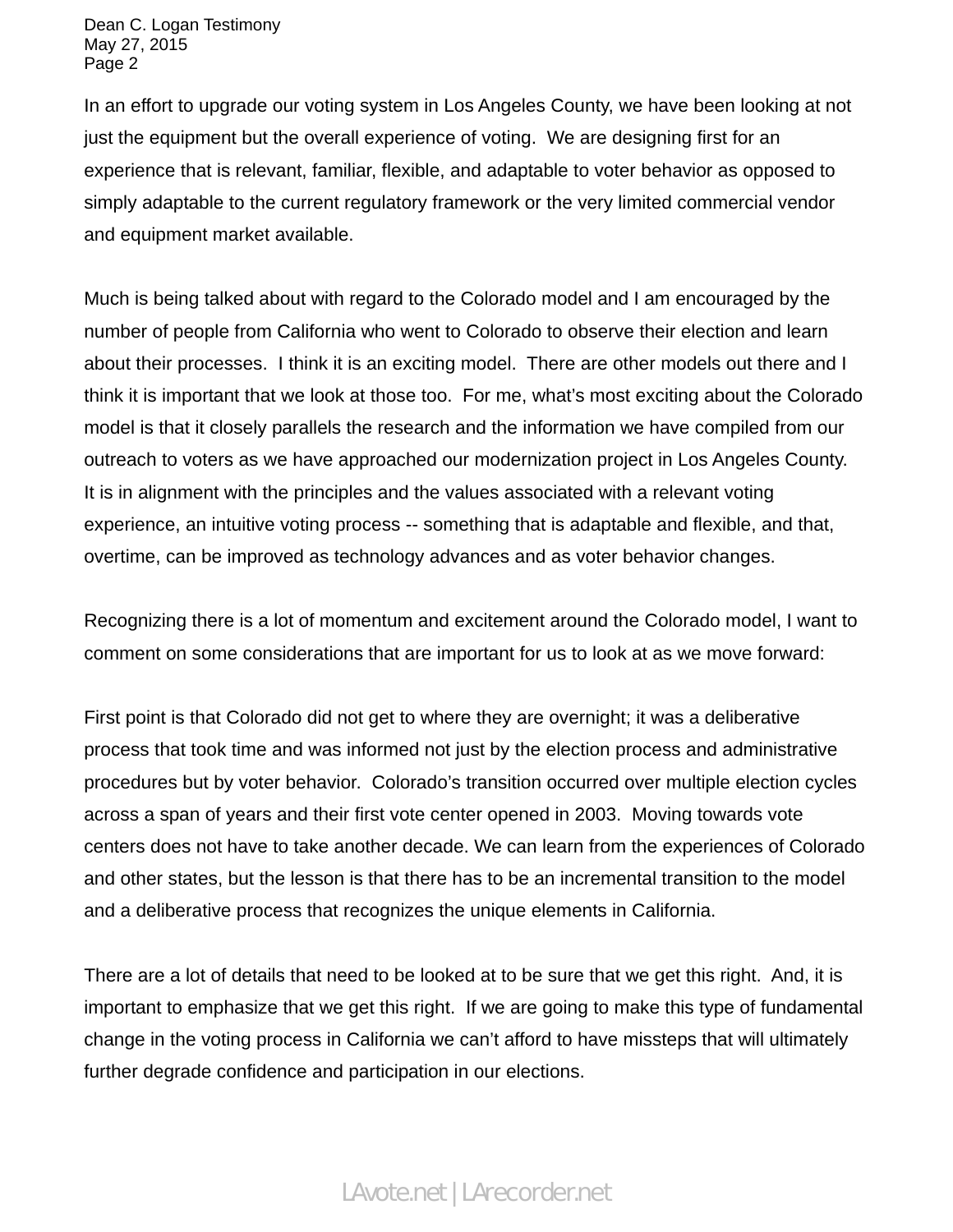Dean C. Logan Testimony May 27, 2015 Page 3

Second point is that California is not Colorado and Los Angeles is not Denver. California has 17.7 million registered voters and 58 counties; Colorado 3.4 million registered voters and 64 counties. To put that in perspective, Los Angeles County has 4.9 million registered voters in the county alone -- one and a half million more voters than the entire state of Colorado which is served by 64 registrars rather than a single registrar of voters. Denver City/County, the largest jurisdiction in the state of Colorado, has 419,000 registered voters. As we look at the possibility of moving to distributing ballots by mail to all voters and setting up a vote center model, we have to recognize the impact of our demographics.

When Colorado moved to vote by mail they were already at 70 percent of their voters voting by mail statewide, only an additional 125,000 voters on a statewide basis were added. Again, to put that in perspective in Los Angeles County where currently 33 to 35 percent of our voters vote by mail, we would need to send out another 3.3 million ballots. If the motor voter bill passes we could very well be mailing 6 million vote by mail ballots. No other jurisdiction in the country has ever done that. In fact, at our 33 percent total right now, Los Angeles County mails and processes more mail ballots than any jurisdiction in the country and there are a limited number of vendors and providers to support that system.

This is not an impossible task. It is a challenge that we have to consider and we have to build the infrastructure and capacity to meet that challenge. Colorado also has a very robust ballot drop off process and some of that is based on their transportation system, their geography and their infrastructure. Those are things that we need to look at closely here. Highway, mass transit, and mobility issues are important issues to be considered. With the model introduced in SB 450 we would be looking at close to one thousand ballot drop off locations in Los Angeles County that would have to be checked and monitored on a regular basis.

Another important consideration is that Colorado has an existing and robust statewide voter registration and elections management system that is designed for the vote center model. While we are encouraged and excited to finally be meeting the threshold in California to implement the VoteCal system, the design of that system did not contemplate the vote center model and did not incorporate the elections management functions that still remain at the local level with the 58 counties. That is a component that will need to be built in and added on to VoteCal if we want to do this and do it right.

## LAvote.net | LArecorder.net